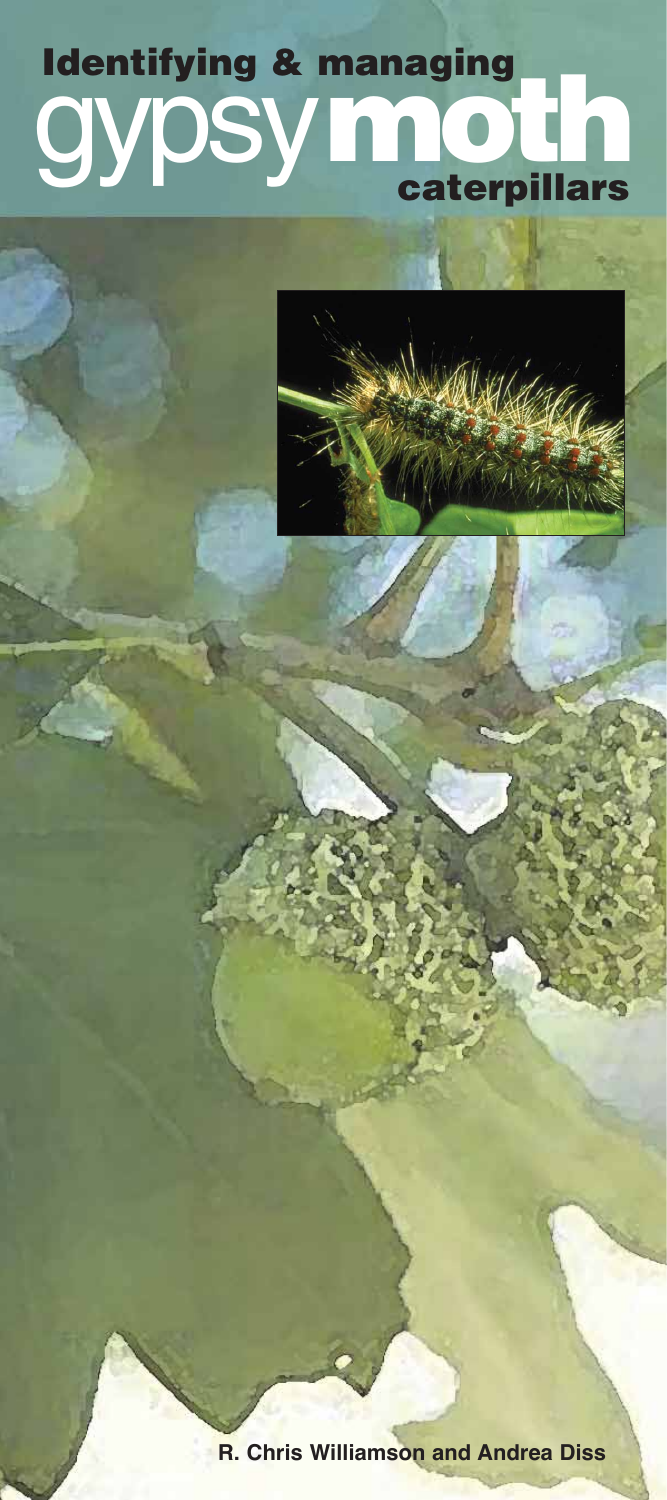

Andrea Diss, WI DNR

**Gypsy moth caterpillars have a bristly body with five pairs of blue warts followed by six pairs of red warts running down their back.** 

**The gypsy moth**<br>is a foreign pese<br>that was introis a foreign pest that was introduced to North America in 1869. It has since become one of the most important insect pests of forest and shade trees in the eastern United States. Gypsy moth is now established in eastern Wisconsin and continues to move westward.

Approximately every 10 years the gypsy moth population explodes to very high numbers. During these outbreaks, the caterpil-

lars strip trees of their leaves, defoliating neighborhoods or even entire forests in late June. While most healthy trees can survive a single defoliation, trees that are already stressed or which suffer drought or other damage that same summer may die. At their peak, the sheer numbers of caterpillars crawling all over becomes an annoyance, and can lead some people to try remedies that can be more damaging to the environment and themselves than the outbreak itself!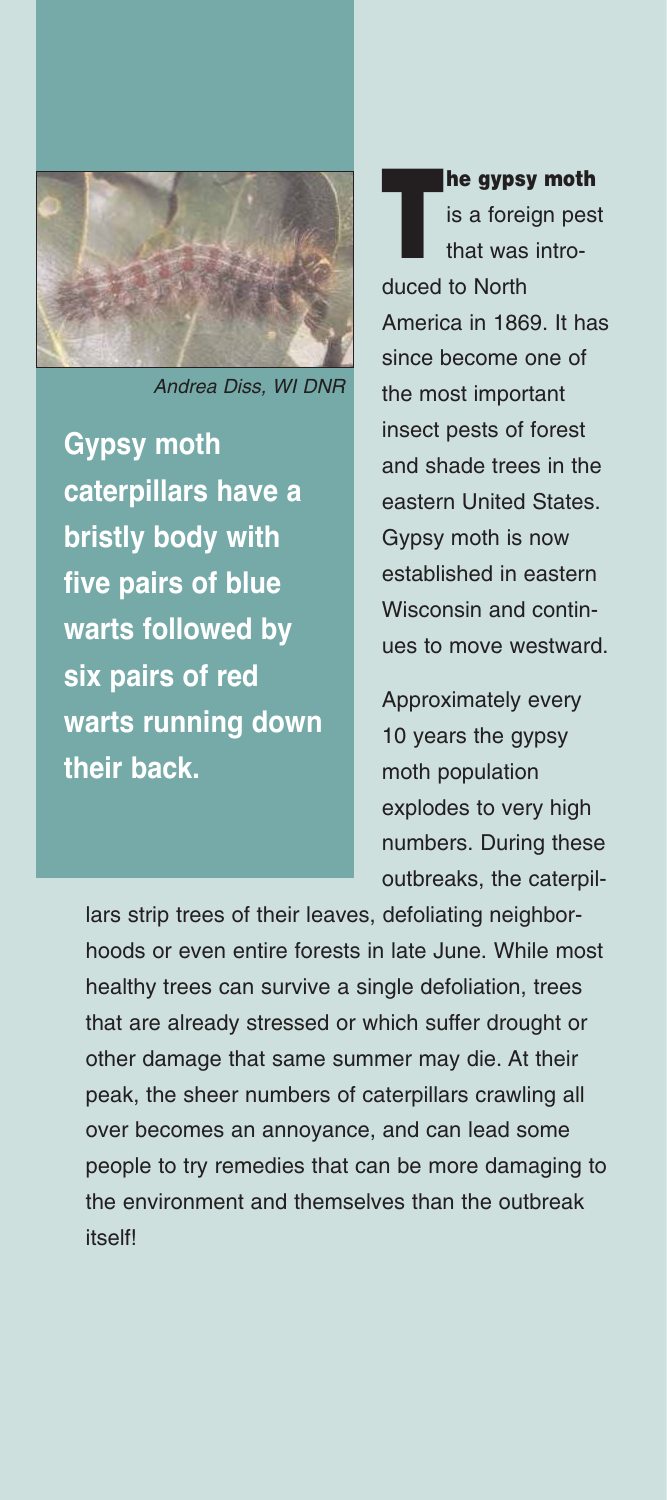## Identification

Gypsy moth caterpillars can be hard to identify in May and early June when they are very small, but by mid-June they are large enough to see their distinctive features. The caterpillars have bundles of bristles over their body and two lines of colored warts running the length of their body. The five



Terry McGovern

pairs of warts towards the head are blue, the six pairs towards the rear are red. In addition, the head is dirty yellow with two vertical black bars that look like eyes. Gypsy moth caterpillars are present from May through mid-July.



USDA Forestry Service

Gypsy moth caterpillars can also be distinguished by their behavior. From the time they hatch in early May until they are half grown in mid-June,

the little caterpillars feed during the day. Once they are about 1 inch long, however, their behavior changes. They start feeding at night and each morning they come down from the treetops to rest during the day. They often congregate on tree trunks but they'll also swarm all over the sides of houses, outdoor furniture, play sets, cars, and anything else located near the trees on which they are feeding.

Because they feed at night and the amount they eat increases daily as they grow, it sometimes appears that trees are defoliated overnight in late June. In a way it's true, as caterpillars consume 90% of their total diet during their last week or two of growth.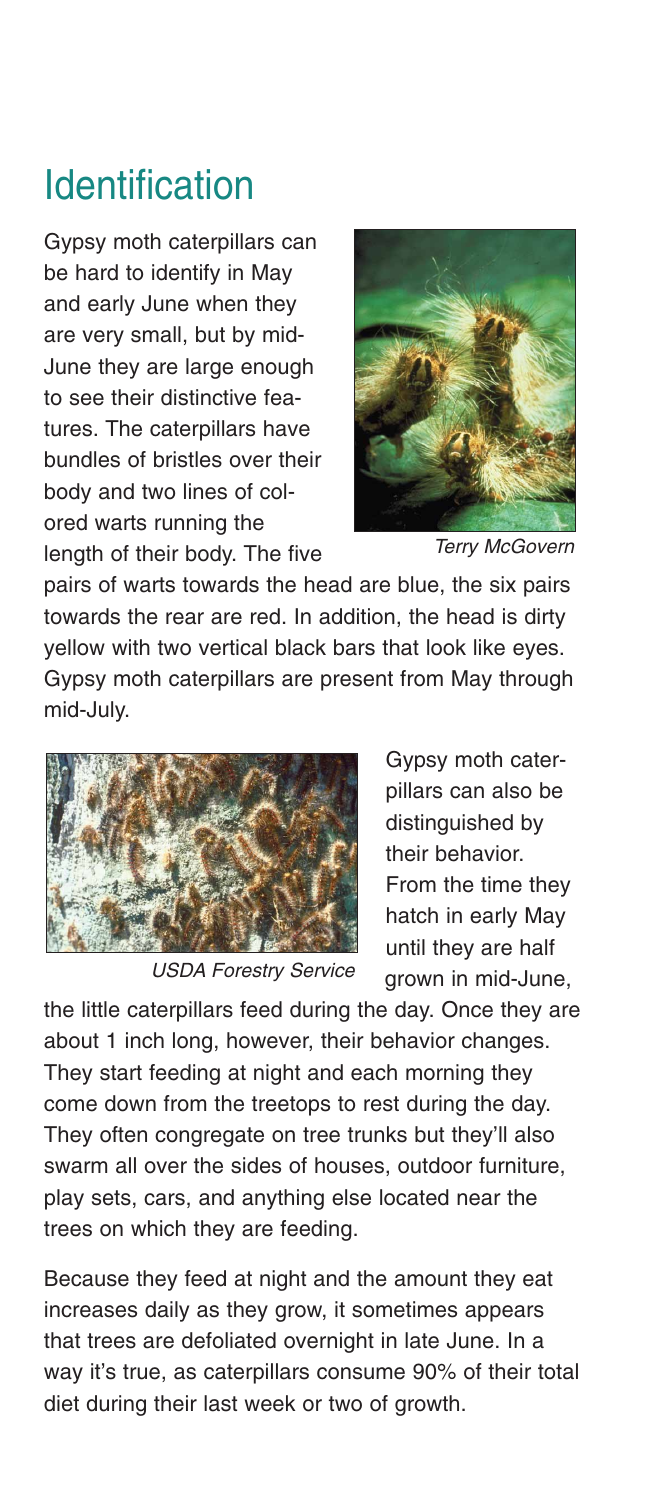

Tim Tigner, Virginia Department of Forestry

Gypsy moth caterpillars usually complete their development in early July. The mature caterpillars then search for a safe place to pupate. This is how gypsy moth pupae and eventually egg masses end up in such odd spots as the undersides of vehicles, behind signs on trees, on buildings, in wood piles, and stone outcroppings as well as in crevices on trees. Once they've found a secure spot, the caterpillar sheds its skin and becomes a pupa. The gypsy moth does not form a cocoon. The pupation stage lasts for approximately 2 weeks before the adult moth emerges.

### Management

Gypsy moth outbreaks may last from 1 to 3 years, with about 10 years between outbreaks. It's unclear what triggers a population explosion, but they always eventually collapse as a result of natural causes. However, until populations crash, homeowners can use a variety of strategies to limit damage and nuisance problems.

It's important to remember that not all tree defoliation is the work of gypsy moths. Gypsy moth caterpillars never build tents or nests. So if you see a webbed tent or nest near a defoliated area, another pest is involved. Before selecting a management strategy, be sure to correctly identify the pest.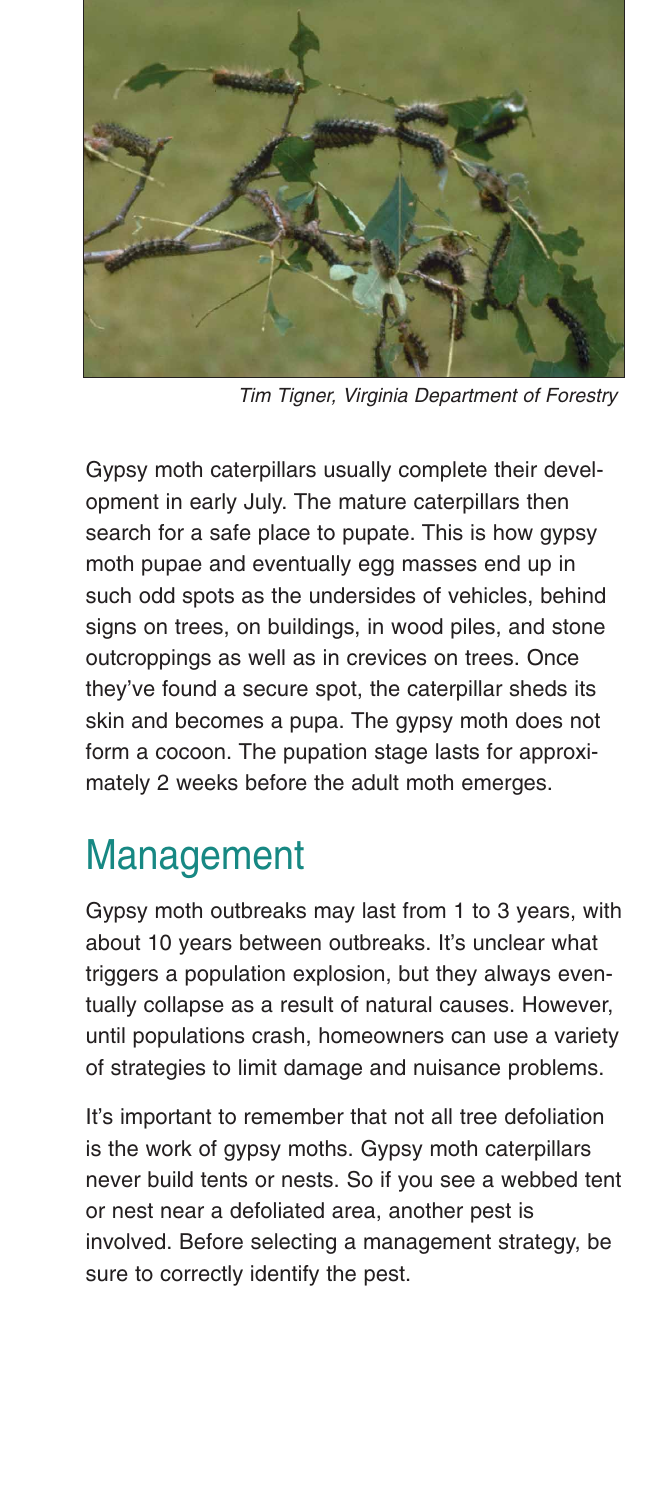#### **Cultural**

Maintaining healthy trees and shrubs will help defoliated plants recover more quickly.

### **Trees that are defoliated will recover more quickly if they receive adequate**

**water.** Irrigate affected trees for about an hour each week unless there's been a good soaking rain. Continue watering through the end of August.

**Avoid fertilizing trees for the remainder of the growing season.** Nitrogen stresses the tree by encouraging growth of leaves at the expense of food reserves stored in the roots. Lawn fertilizers are another source of nitrogen and should not be used until late October.

#### **Physical**

**WINTER (mid-October until mid-April): Destroy egg masses** to help reduce the number of caterpillars next spring. Spray with Golden Pest Spray Oil or scrape off and kill the egg masses by microwaving for 2 minutes or by submerging in soapy water for 2 days. Killed eggs may be thrown out in the trash.



Bill McNee, WI DNR



Cliff Sadof, Purdue University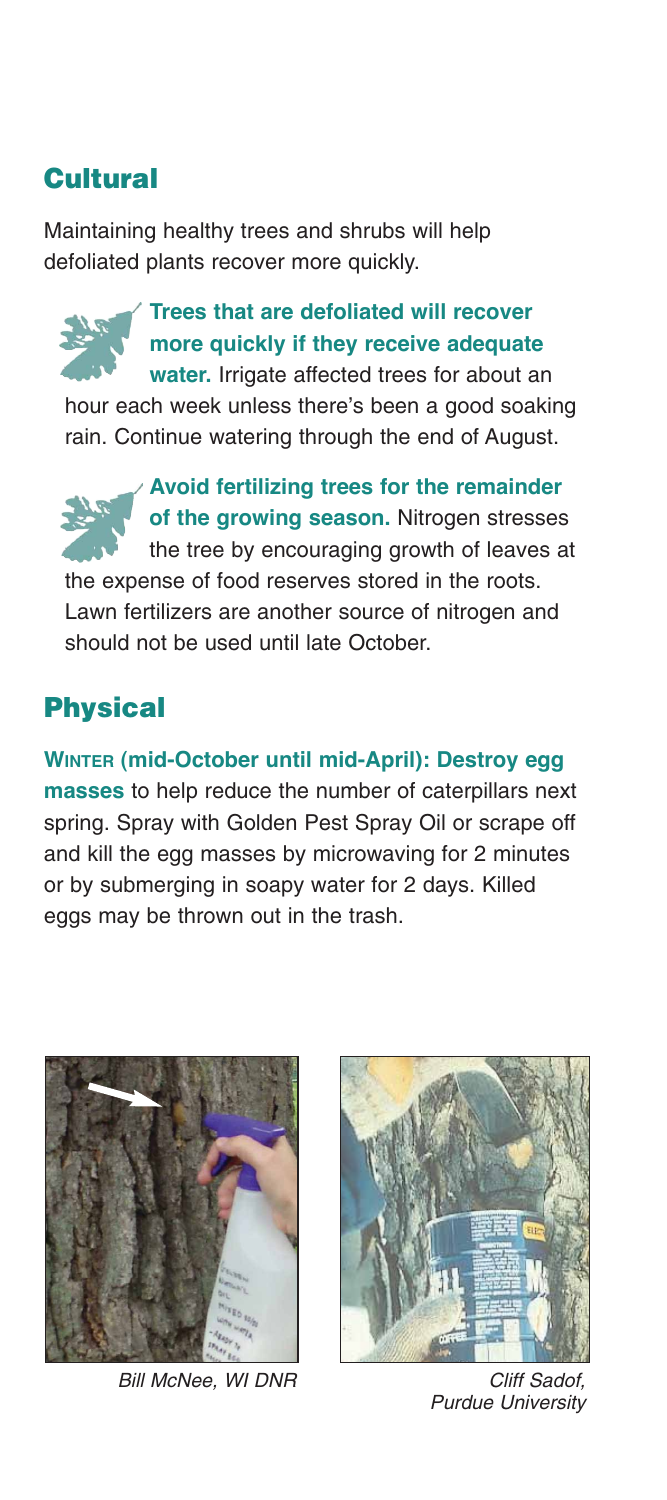

Bob Queen, WI DNR

**LATE APRIL: Place barrier bands on tree trunks.** Barrier bands will prevent caterpillars from climbing back into trees after they have tried to disperse or when they have fallen. Barrier bands can

be purchased or made using duct tape or other nonporous material that can be wrapped around a tree trunk (silver side out) and coated with a commercially available sticky material such as TangleFoot®. **Never** put sticky material directly on the tree trunk. On thinbarked trees such as birch, tie butcher paper or paper bags tightly around the trunk before using the duct tape. The sticky material may need to be re-applied periodically due to rain and other environmental conditions as well as when the bands are covered with caterpillars.



Bob Queen, WI DNR

**EARLY JUNE: Replace barrier bands with cloth collection bands.** Collection bands can be made from medium-weight dark cloth or burlap approximately 12–18 inches wide and long enough to completely wrap around a tree in a wide belt. Tie a piece of cord or twine around the middle of the cloth band at chest height on the tree. Fold the top half of the cloth down to cover the bottom half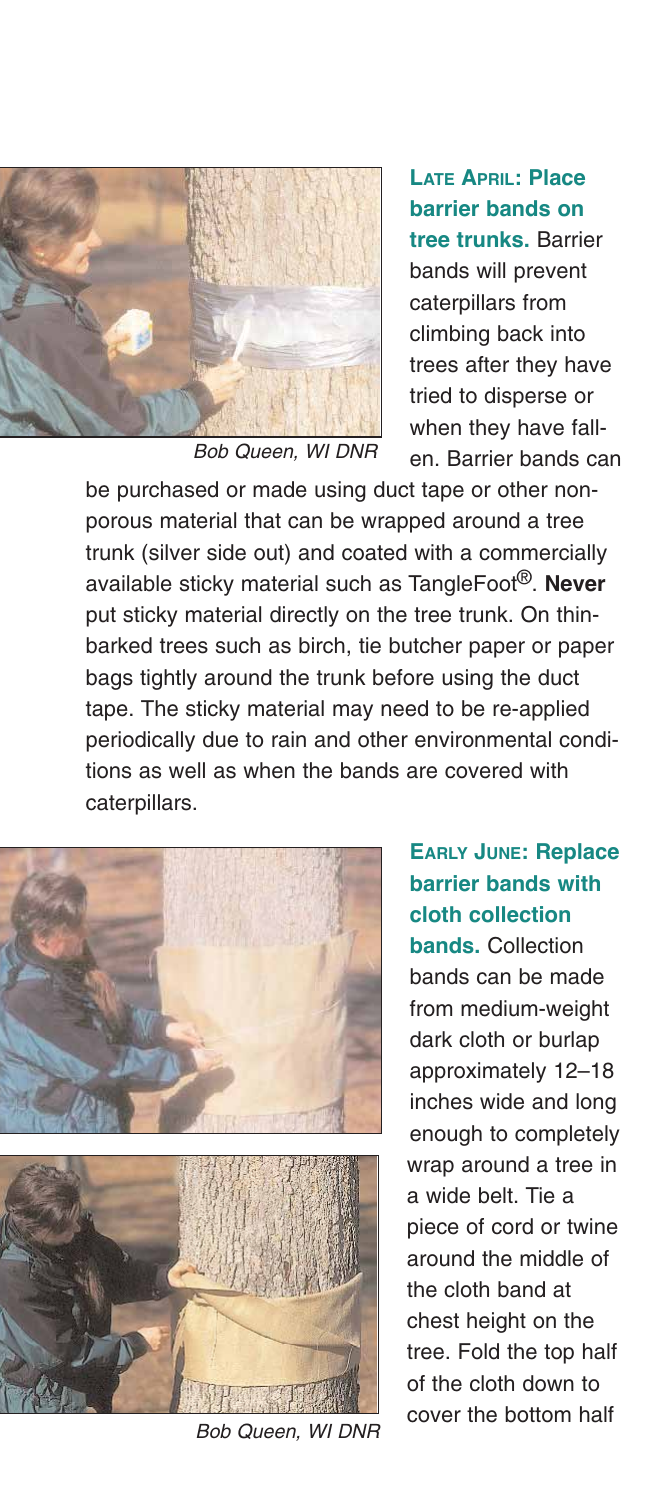to make a two-layer skirt. Older caterpillars are attracted to these "skirts" when looking for a place to hide during the day. Remove and destroy the caterpillars each day by scraping them into a bucket of soapy water.



**Sanitation.** Remove items

such as dead branches and stumps that protect gypsy moth caterpillars and pupae from predators.

**Soapy water.** Spraying young gypsy moth caterpillars with soapy water can kill those soaked.

#### **Chemical**

**Biological pesticides.** The most common treatment used against gypsy moth is a spray of Bacillus thuringiensis, commonly called Bt. This bacterial insecticide kills caterpillars that eat it within a week of its application. Bt is found naturally in soil and degrades within a week when exposed to sunlight. The variety of Bt used against the gypsy moth only affects caterpillars of moths and butterflies. Bt has no affect on animals, birds, people, or even other insects. It is sold under various labels (Bactur, Dipel, Foray, and Thuricide, to name a few). Bt must be applied to trees in May when caterpillars are less than  $1\!\!/_{\rm}$  inch long. Timing is critical as Bt is significantly less effective on older caterpillars.

**Chemical insecticides.** Numerous insecticides are registered against gypsy moth in Wisconsin. Many products are available at your local garden center or nursery. Check the label to make sure gypsy moths are listed. If you elect to use a chemical insecticide, consider the potential impact on beneficial insects and natural enemies such as predators, parasites, and honeybees. To help you decide which pesticide is right